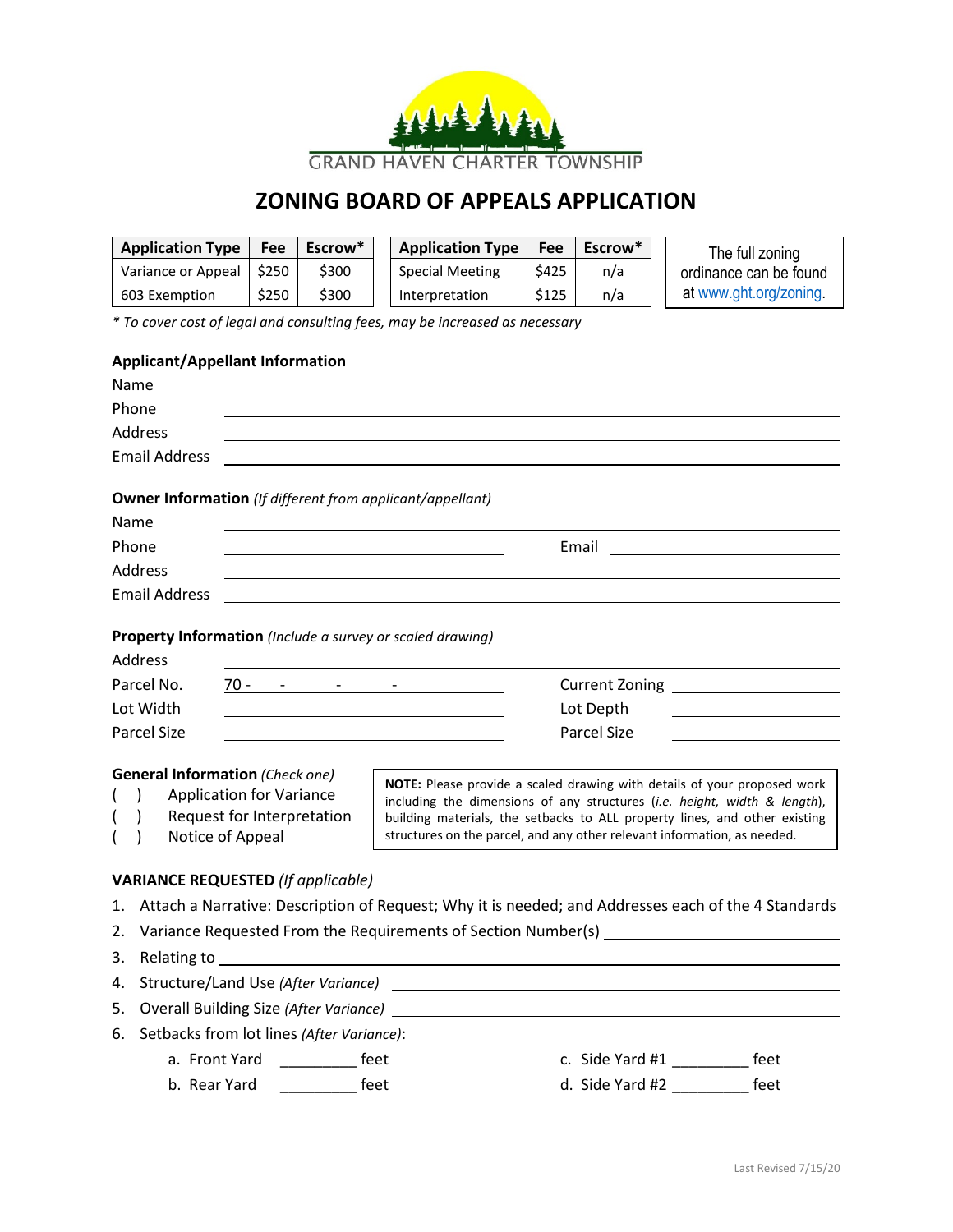## **RELEASE FORM**

The undersigned has applied to the Grand Haven Charter Township Zoning Board of Appeals for a variance. The undersigned hereby authorizes the members of the Zoning Board of Appeals and appropriate Township staff members to inspect the property (*address stated below*) at reasonable times, in regards to the consideration of my request for a variance.

I hereby attest the information on this application is, to the best of my knowledge, true and accurate.

| Applicant's Signature                                                                                                                     | Date                                             |
|-------------------------------------------------------------------------------------------------------------------------------------------|--------------------------------------------------|
| Owner's Signature (if different from applicant)                                                                                           | Date                                             |
| <b>Property Address</b>                                                                                                                   |                                                  |
| For Office Use Only                                                                                                                       |                                                  |
|                                                                                                                                           | Fee Paid? The Search of the Search Search Search |
| <b>ACTION TAKEN BY TOWNSHIP BOARD OF APPEALS</b>                                                                                          |                                                  |
| <b>Application Approved</b><br>$\overline{ }$<br>$\overline{ }$                                                                           |                                                  |
| <b>Application Denied</b><br>$\overline{)}$<br>$\overline{ }$                                                                             |                                                  |
| Description of variance granted or other action taken including conditions imposed, if any:                                               |                                                  |
|                                                                                                                                           |                                                  |
| Grounds for Board action including findings as to standards and requirements prerequisite to imposition<br>of conditions under ordinance: |                                                  |
|                                                                                                                                           |                                                  |
|                                                                                                                                           |                                                  |

*Signature of ZBA Chairperson Date*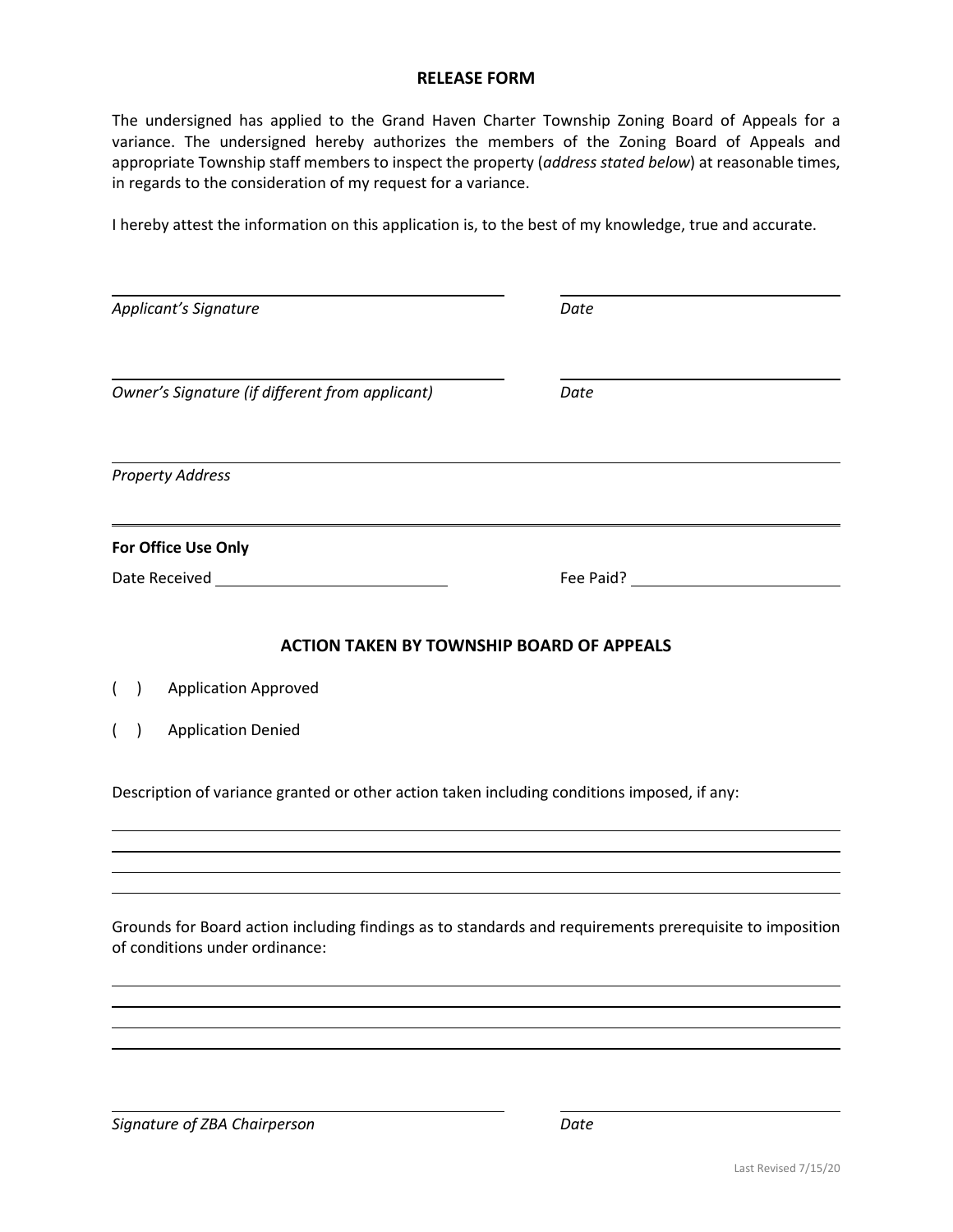ZONING ORDINANCE 2020



## Variances.

- **(A) Dimensional Variance.** Except as otherwise provided, to authorize a non-use or dimensional variances from the strict applications of the provisions of this Ordinance, the Zoning Board of Appeals shall apply the following standards and shall make an affirmative finding as to each of the matters set forth in each of such standards:
	- **(1)** That there are exceptional or extraordinary circumstances or conditions applying to the property that do not apply generally to other properties in the same zoning classification: Exceptional or extraordinary circumstances or conditions include:
		- $(a)$ Exceptional narrowness, shallowness or shape of a specific property on the effective date of this Ordinance, or amendment thereto;
		- $(b)$ Exceptional topographic conditions;
		- $(c)$ Any other physical situation on the land, building or structure deemed by the Zoning Board of Appeals to be extraordinary; or
		- By reason of the use or development of the property immediately adjoining the property in question  $(d)$
	- **(2)** That such variance is necessary for the preservation and enjoyment of a substantial property right similar to that possessed by other properties in the same zoning district and in the vicinity, provided that possible increased financial return shall not of itself, be deemed sufficient to warrant a variance.
	- **(3)** That authorization of such variance will not be of substantial detriment to adjacent property and will not materially impair the intent and purpose of this Ordinance or the public health, safety, and general welfare of the community.
	- **(4)** That the condition or situation of the specific piece of property or the intended use of said property for which the variance is sought, is not of so general or recurrent a nature as to make reasonably practical the formulation of a general regulation for such condition or situation, a part of this Ordinance.